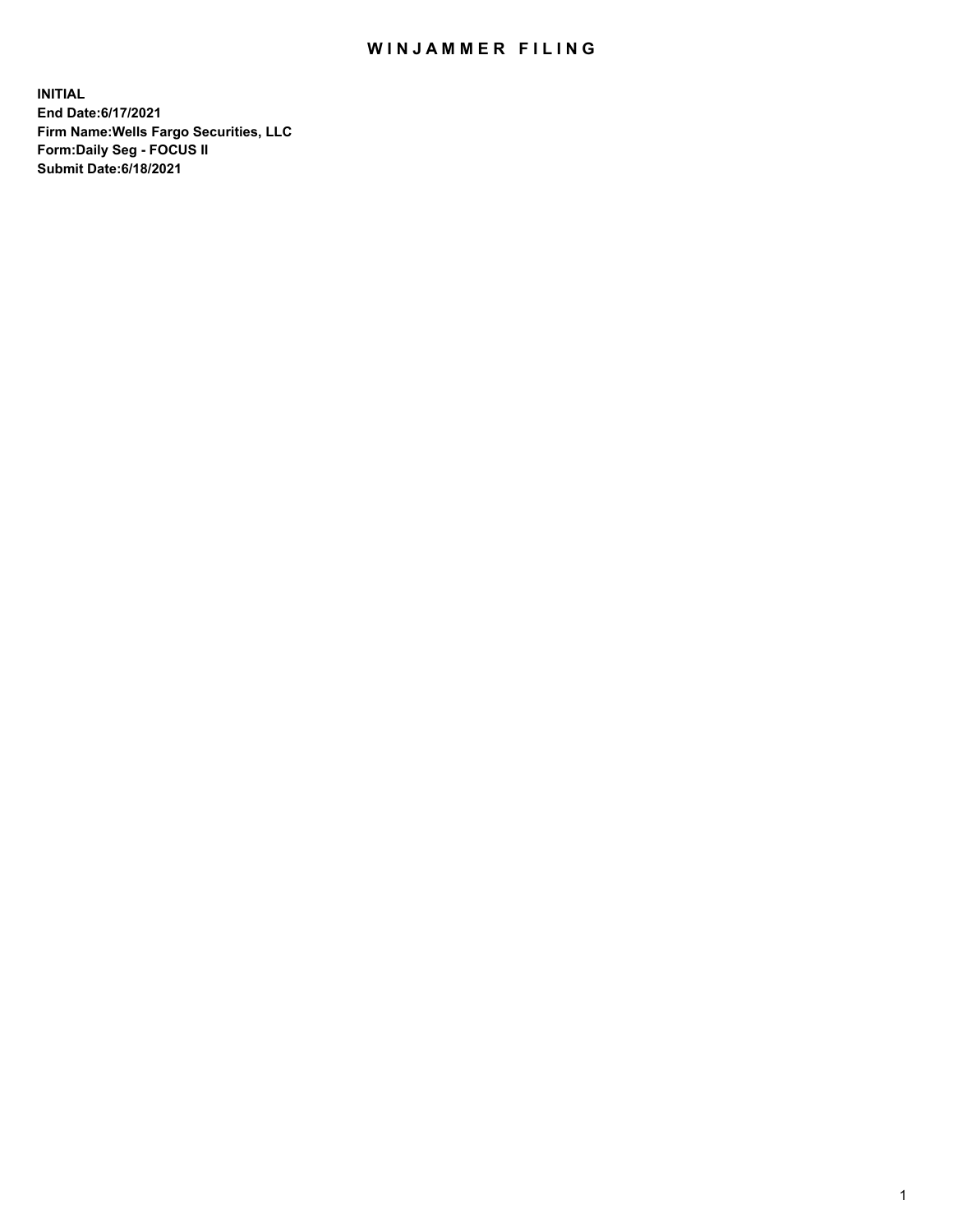**INITIAL End Date:6/17/2021 Firm Name:Wells Fargo Securities, LLC Form:Daily Seg - FOCUS II Submit Date:6/18/2021 Daily Segregation - Cover Page**

| Name of Company                                                                                                                                                                                                                                                                                                               | <b>Wells Fargo Securities LLC</b>                          |
|-------------------------------------------------------------------------------------------------------------------------------------------------------------------------------------------------------------------------------------------------------------------------------------------------------------------------------|------------------------------------------------------------|
| <b>Contact Name</b>                                                                                                                                                                                                                                                                                                           | <b>James Gnall</b>                                         |
| <b>Contact Phone Number</b>                                                                                                                                                                                                                                                                                                   | 917-699-6822                                               |
| <b>Contact Email Address</b>                                                                                                                                                                                                                                                                                                  | james.w.gnall@wellsfargo.com                               |
| FCM's Customer Segregated Funds Residual Interest Target (choose one):<br>a. Minimum dollar amount: ; or<br>b. Minimum percentage of customer segregated funds required:% ; or<br>c. Dollar amount range between: and; or<br>d. Percentage range of customer segregated funds required between:% and%.                        | 270,000,000<br><u>0</u><br>0 <sub>0</sub><br>00            |
| FCM's Customer Secured Amount Funds Residual Interest Target (choose one):<br>a. Minimum dollar amount: ; or<br>b. Minimum percentage of customer secured funds required:%; or<br>c. Dollar amount range between: and; or<br>d. Percentage range of customer secured funds required between: % and %.                         | 40,000,000<br><u>0</u><br>0 <sub>0</sub><br>0 <sub>0</sub> |
| FCM's Cleared Swaps Customer Collateral Residual Interest Target (choose one):<br>a. Minimum dollar amount: ; or<br>b. Minimum percentage of cleared swaps customer collateral required:%; or<br>c. Dollar amount range between: and; or<br>d. Percentage range of cleared swaps customer collateral required between:% and%. | 400,000,000<br><u>0</u><br>00<br>00                        |

Attach supporting documents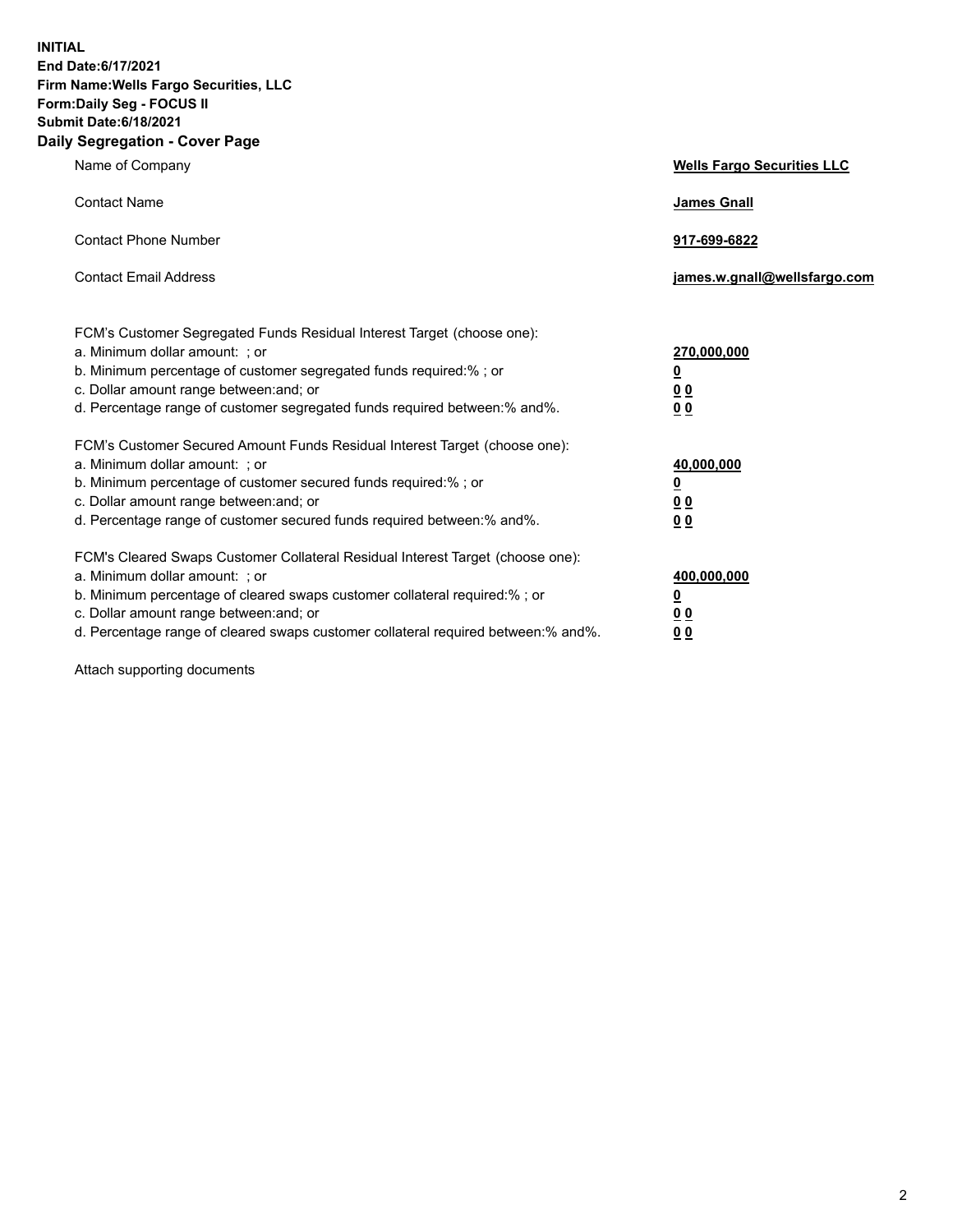**INITIAL End Date:6/17/2021 Firm Name:Wells Fargo Securities, LLC Form:Daily Seg - FOCUS II Submit Date:6/18/2021**

## **Daily Segregation - Secured Amounts**

|    | Foreign Futures and Foreign Options Secured Amounts                                         |                                   |
|----|---------------------------------------------------------------------------------------------|-----------------------------------|
|    | Amount required to be set aside pursuant to law, rule or regulation of a foreign            | $0$ [7305]                        |
|    | government or a rule of a self-regulatory organization authorized thereunder                |                                   |
| 1. | Net ledger balance - Foreign Futures and Foreign Option Trading - All Customers             |                                   |
|    | A. Cash                                                                                     | 212,986,212 [7315]                |
|    | B. Securities (at market)                                                                   | 218,914,306 [7317]                |
| 2. | Net unrealized profit (loss) in open futures contracts traded on a foreign board of trade   | 22,488,343 [7325]                 |
| 3. | Exchange traded options                                                                     |                                   |
|    | a. Market value of open option contracts purchased on a foreign board of trade              | 28 [7335]                         |
|    | b. Market value of open contracts granted (sold) on a foreign board of trade                | $-16,867$ [7337]                  |
| 4. | Net equity (deficit) (add lines 1. 2. and 3.)                                               | 454,372,022 [7345]                |
| 5. | Account liquidating to a deficit and account with a debit balances - gross amount           | 1,089,614 [7351]                  |
|    | Less: amount offset by customer owned securities                                            | -1,088,245 [7352] 1,369 [7354]    |
| 6. | Amount required to be set aside as the secured amount - Net Liquidating Equity              | 454,373,391 [7355]                |
|    | Method (add lines 4 and 5)                                                                  |                                   |
| 7. | Greater of amount required to be set aside pursuant to foreign jurisdiction (above) or line | 454,373,391 [7360]                |
|    | 6.                                                                                          |                                   |
|    | FUNDS DEPOSITED IN SEPARATE REGULATION 30.7 ACCOUNTS                                        |                                   |
| 1. | Cash in banks                                                                               |                                   |
|    | A. Banks located in the United States                                                       | 59,716,301 [7500]                 |
|    | B. Other banks qualified under Regulation 30.7                                              | 64,205,278 [7520] 123,921,579     |
|    |                                                                                             | [7530]                            |
| 2. | <b>Securities</b>                                                                           |                                   |
|    | A. In safekeeping with banks located in the United States                                   | 115,543,044 [7540]                |
|    | B. In safekeeping with other banks qualified under Regulation 30.7                          | 0 [7560] 115,543,044 [7570]       |
| 3. | Equities with registered futures commission merchants                                       |                                   |
|    | A. Cash                                                                                     | 53,167,868 [7580]                 |
|    | <b>B.</b> Securities                                                                        | 108,375,932 [7590]                |
|    | C. Unrealized gain (loss) on open futures contracts                                         | -16,248,527 [7600]                |
|    | D. Value of long option contracts                                                           | 28 [7610]                         |
|    | E. Value of short option contracts                                                          | -16,867 [7615] 145,278,434 [7620] |
| 4. | Amounts held by clearing organizations of foreign boards of trade                           |                                   |
|    | A. Cash                                                                                     | $0$ [7640]                        |
|    | <b>B.</b> Securities                                                                        | $0$ [7650]                        |
|    | C. Amount due to (from) clearing organization - daily variation                             | $0$ [7660]                        |
|    | D. Value of long option contracts                                                           | $0$ [7670]                        |
|    | E. Value of short option contracts                                                          | 0 [7675] 0 [7680]                 |
| 5. | Amounts held by members of foreign boards of trade                                          |                                   |
|    | A. Cash                                                                                     | -57,641,052 [7700]                |
|    | <b>B.</b> Securities                                                                        | 215,128,409 [7710]                |
|    | C. Unrealized gain (loss) on open futures contracts                                         | 44,175,373 [7720]                 |
|    | D. Value of long option contracts                                                           | $0$ [7730]                        |
|    | E. Value of short option contracts                                                          | 0 [7735] 201,662,730 [7740]       |
| 6. | Amounts with other depositories designated by a foreign board of trade                      | $0$ [7760]                        |
| 7. | Segregated funds on hand                                                                    | $0$ [7765]                        |
| 8. | Total funds in separate section 30.7 accounts                                               | 586,405,787 [7770]                |
| 9. | Excess (deficiency) Set Aside for Secured Amount (subtract line 7 Secured Statement         | 132,032,396 [7380]                |
|    | Page 1 from Line 8)                                                                         |                                   |

- 10. Management Target Amount for Excess funds in separate section 30.7 accounts **40,000,000** [7780]
- 11. Excess (deficiency) funds in separate 30.7 accounts over (under) Management Target **92,032,396** [7785]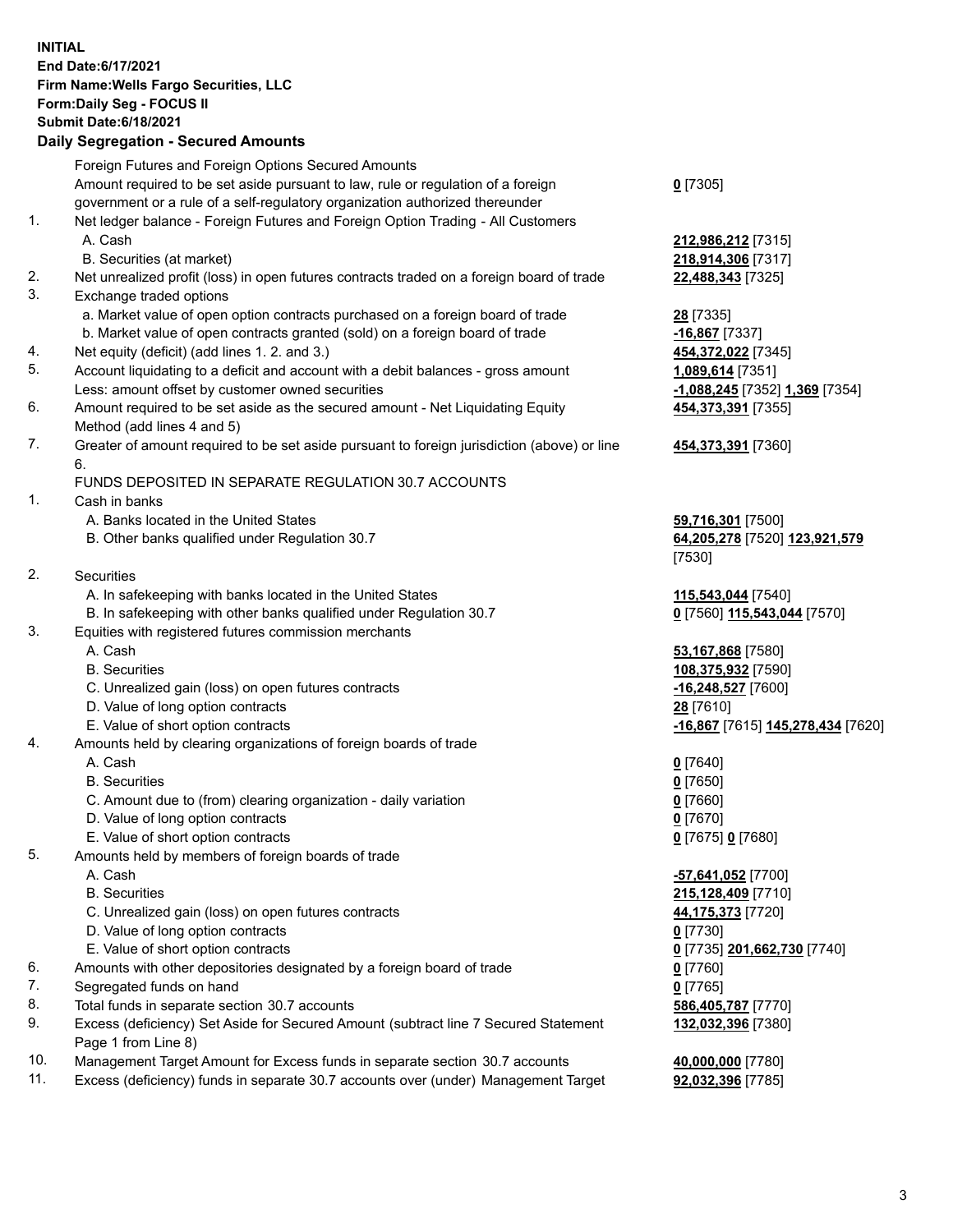**INITIAL End Date:6/17/2021 Firm Name:Wells Fargo Securities, LLC Form:Daily Seg - FOCUS II Submit Date:6/18/2021**

## **Daily Segregation - Segregation Statement**

SEGREGATION REQUIREMENTS(Section 4d(2) of the CEAct)

| 1.  | Net ledger balance                                                                  |                                |
|-----|-------------------------------------------------------------------------------------|--------------------------------|
|     | A. Cash                                                                             | 3,317,085,085 [7010]           |
|     | B. Securities (at market)                                                           | 1,960,241,304 [7020]           |
| 2.  | Net unrealized profit (loss) in open futures contracts traded on a contract market  | -423,020,842 [7030]            |
| 3.  | Exchange traded options                                                             |                                |
|     | A. Add market value of open option contracts purchased on a contract market         | 870,143,322 [7032]             |
|     | B. Deduct market value of open option contracts granted (sold) on a contract market | -963,312,835 [7033]            |
| 4.  | Net equity (deficit) (add lines 1, 2 and 3)                                         | 4,761,136,034 [7040]           |
| 5.  | Accounts liquidating to a deficit and accounts with                                 |                                |
|     | debit balances - gross amount                                                       | 185,895,639 [7045]             |
|     | Less: amount offset by customer securities                                          | -156,009,660 [7047] 29,885,979 |
|     |                                                                                     | [7050]                         |
| 6.  | Amount required to be segregated (add lines 4 and 5)                                | 4,791,022,013 [7060]           |
|     | FUNDS IN SEGREGATED ACCOUNTS                                                        |                                |
| 7.  | Deposited in segregated funds bank accounts                                         |                                |
|     | A. Cash                                                                             | 200,049,550 [7070]             |
|     | B. Securities representing investments of customers' funds (at market)              | 157,074,965 [7080]             |
|     | C. Securities held for particular customers or option customers in lieu of cash (at | 904,430,734 [7090]             |
|     | market)                                                                             |                                |
| 8.  | Margins on deposit with derivatives clearing organizations of contract markets      |                                |
|     | A. Cash                                                                             | 1,651,588,067 [7100]           |
|     | B. Securities representing investments of customers' funds (at market)              | 1,323,312,524 [7110]           |
|     | C. Securities held for particular customers or option customers in lieu of cash (at | 1,055,810,570 [7120]           |
|     | market)                                                                             |                                |
| 9.  | Net settlement from (to) derivatives clearing organizations of contract markets     | 60,644,047 [7130]              |
| 10. | Exchange traded options                                                             |                                |
|     | A. Value of open long option contracts                                              | 870,143,322 [7132]             |
|     | B. Value of open short option contracts                                             | -963,312,835 [7133]            |
| 11. | Net equities with other FCMs                                                        |                                |
|     | A. Net liquidating equity                                                           | $0$ [7140]                     |
|     | B. Securities representing investments of customers' funds (at market)              | $0$ [7160]                     |
|     | C. Securities held for particular customers or option customers in lieu of cash (at | $0$ [7170]                     |
|     | market)                                                                             |                                |
| 12. | Segregated funds on hand                                                            | $0$ [7150]                     |
| 13. | Total amount in segregation (add lines 7 through 12)                                | 5,259,740,944 [7180]           |
| 14. | Excess (deficiency) funds in segregation (subtract line 6 from line 13)             | 468,718,931 [7190]             |
| 15. | Management Target Amount for Excess funds in segregation                            | 270,000,000 [7194]             |
| 16. | Excess (deficiency) funds in segregation over (under) Management Target Amount      | 198,718,931 [7198]             |
|     | Excess                                                                              |                                |